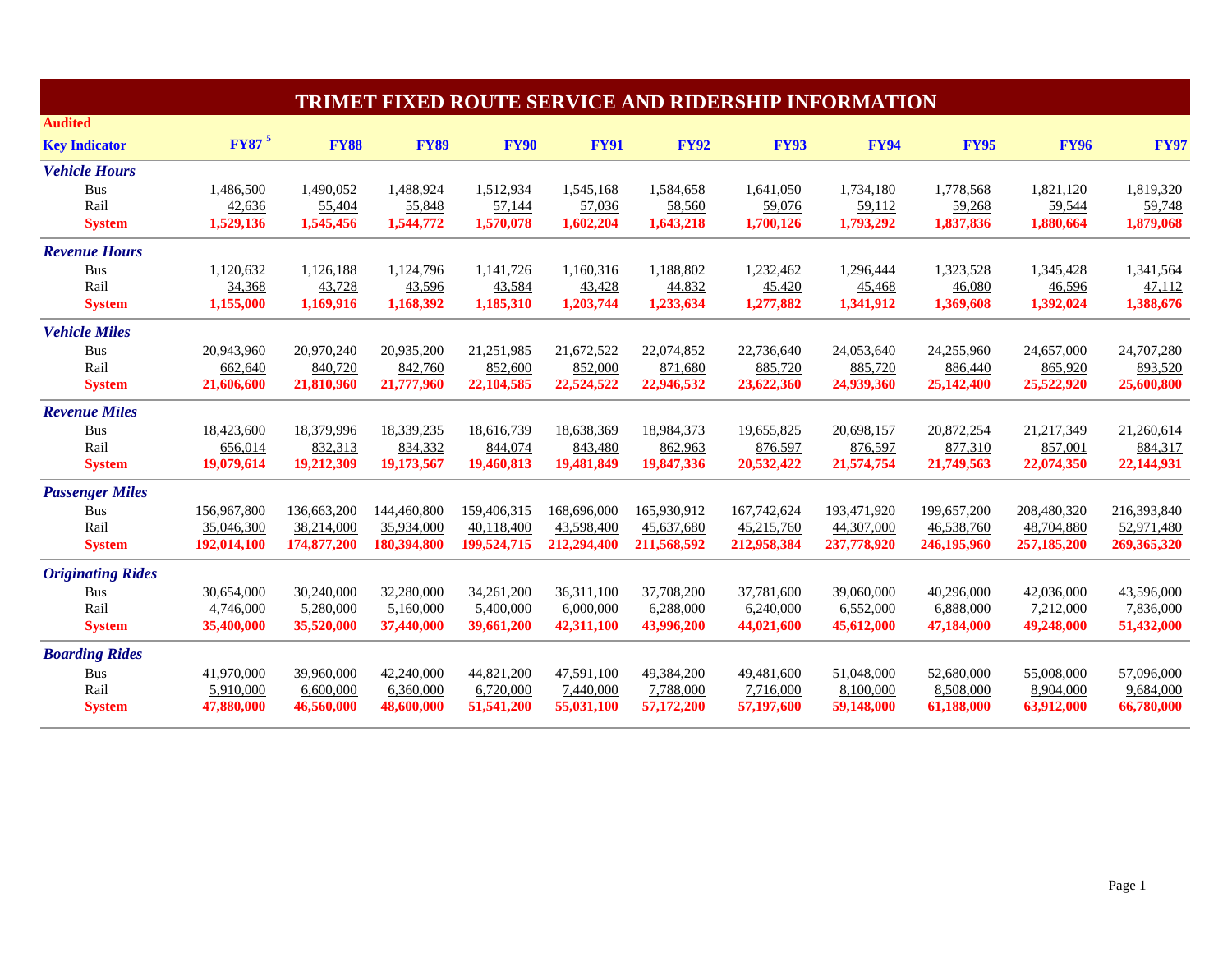| <b>TRIMET FIXED ROUTE SERVICE AND RIDERSHIP INFORMATION</b> |                          |              |              |              |              |              |               |               |               |               |               |
|-------------------------------------------------------------|--------------------------|--------------|--------------|--------------|--------------|--------------|---------------|---------------|---------------|---------------|---------------|
| <b>Audited</b>                                              |                          |              |              |              |              |              |               |               |               |               |               |
| <b>Key Indicator</b>                                        | <b>FY87</b> <sup>5</sup> | <b>FY88</b>  | <b>FY89</b>  | <b>FY90</b>  | <b>FY91</b>  | <b>FY92</b>  | <b>FY93</b>   | <b>FY94</b>   | <b>FY95</b>   | <b>FY96</b>   | <b>FY97</b>   |
| <b>Avg. Wkd. Originating Rides</b>                          |                          |              |              |              |              |              |               |               |               |               |               |
| <b>Bus</b>                                                  | 107,600                  | 105,400      | 113,200      | 120,100      | 127,300      | 130,500      | 130,600       | 133,300       | 137,400       | 143,000       | 148,100       |
| Rail                                                        | 15,600                   | 15,600       | 15,700       | 16,300       | 18,500       | 19,300       | 18,900        | 19,600        | 20,800        | 21,500        | 23,400        |
| <b>System</b>                                               | $(*)120,300$             | 121,000      | 128,900      | 136,400      | 145,800      | 149,800      | 149,500       | 152,900       | 158,200       | 164,500       | 171,500       |
| Avg. Wkd. Boarding Rides                                    |                          |              |              |              |              |              |               |               |               |               |               |
| <b>Bus</b>                                                  | 146,600                  | 139,200      | 148,200      | 157,200      | 166,600      | 170,800      | 171,000       | 174,300       | 179,700       | 187,100       | 193,900       |
| Rail                                                        | 19,500                   | 19,600       | 19,700       | 20,500       | 23,200       | 24,300       | 23,700        | 24,600        | 26,100        | 27,000        | 29,400        |
| <b>System</b>                                               | $(*)162,500$             | 158,800      | 167,900      | 177,700      | 189,800      | 195,100      | 194,700       | 198,900       | 205,800       | 214,100       | 223,300       |
| <b>Boarding Rides/Vehicle Hour</b>                          |                          |              |              |              |              |              |               |               |               |               |               |
| <b>Bus</b>                                                  | 28.2                     | 26.8         | 28.4         | 29.6         | 30.8         | 31.2         | 30.2          | 29.4          | 29.6          | 30.2          | 31.4          |
| Rail                                                        | 138.6                    | 119.1        | 113.9        | 117.6        | 130.4        | 133.0        | 130.6         | 137.0         | 143.6         | 149.5         | 162.1         |
| <b>System</b>                                               | 31.3                     | 30.1         | 31.5         | 32.8         | 34.3         | 34.8         | 33.6          | 33.0          | 33.3          | 34.0          | 35.5          |
| <b>Passenger Revenue</b> (1)                                |                          |              |              |              |              |              |               |               |               |               |               |
| <b>Bus</b>                                                  | \$16,726,360             | \$17,686,391 | \$18,160,977 | \$18,653,541 | \$21,406,461 | \$21,947,849 | \$23,029,963  | \$23,425,540  | \$25,316,550  | \$26,724,756  | \$28,591,611  |
| Rail                                                        | \$2,806,310              | \$3,538,213  | \$3,259,362  | \$3,618,626  | \$4,185,262  | \$4,333,449  | \$4,357,422   | \$4,479,795   | \$4,911,598   | \$5,118,377   | \$6,035,493   |
| <b>System</b>                                               | \$19,532,670             | \$21,224,604 | \$21,420,339 | \$22,272,167 | \$25,591,723 | \$26,281,298 | \$27,387,385  | \$27,905,335  | \$30,228,148  | \$31,843,133  | \$34,627,104  |
| <b>System Costs</b> (2)                                     |                          |              |              |              |              |              |               |               |               |               |               |
| <b>Bus</b>                                                  | \$62,507,451             | \$66,486,588 | \$71,692,655 | \$75,909,829 | \$79,329,157 | \$85,631,948 | \$95,072,461  | \$101,050,143 | \$112,073,440 | \$113,685,006 | \$119,619,171 |
| Rail                                                        | \$6,220,000              | \$7,607,380  | \$7,634,647  | \$9,239,798  | \$10,092,842 | \$11,259,023 | \$12,533,338  | \$13,595,023  | \$14,412,380  | \$15,605,295  | \$16,122,677  |
| <b>System</b>                                               | \$68,727,451             | \$74,093,968 | \$79,327,302 | \$85,149,627 | \$89,421,999 | \$96,890,971 | \$107,605,799 | \$114,645,166 | \$126,485,820 | \$129,290,301 | \$135,741,848 |
| <b>Fare Recovery Ratio</b>                                  |                          |              |              |              |              |              |               |               |               |               |               |
| (System Costs)                                              |                          |              |              |              |              |              |               |               |               |               |               |
| <b>Bus</b>                                                  | 26.8%                    | 26.6%        | 25.3%        | 24.6%        | 27.0%        | 25.6%        | 24.2%         | 23.2%         | 22.6%         | 23.5%         | 23.9%         |
| Rail                                                        | 45.1%                    | 46.5%        | 42.7%        | 39.2%        | 41.5%        | 38.5%        | 34.8%         | 33.0%         | 34.1%         | 32.8%         | 37.4%         |
| <b>System</b>                                               | 28.4%                    | 28.6%        | 27.0%        | 26.2%        | 28.6%        | 27.1%        | 25.5%         | 24.3%         | 23.9%         | 24.6%         | 25.5%         |
| <b>Operations Costs</b> (3)                                 |                          |              |              |              |              |              |               |               |               |               |               |
| <b>Bus</b>                                                  | \$54,130,313             | \$57,073,123 | \$60,440,345 | \$62,639,697 | \$65,838,814 | \$70,152,863 | \$76,222,760  | \$80,913,873  | \$89,152,720  | \$91,300,618  | \$97,219,598  |
| Rail                                                        | \$4,293,002              | \$5,439,252  | \$5,893,528  | \$6,898,186  | \$7,608,025  | \$8,420,050  | \$9,250,239   | \$9,917,825   | \$10,226,698  | \$11,517,556  | \$12,032,165  |
| <b>System</b>                                               | \$58,423,315             | \$62,512,375 | \$66,333,873 | \$69,537,883 | \$73,446,839 | \$78,572,913 | \$85,472,999  | \$90,831,698  | \$99,379,418  | \$102,818,174 | \$109,251,763 |

(\*) Due to the method of calculating averages, the total is correct (12 months of bus ridership plus ten months of rail ridership).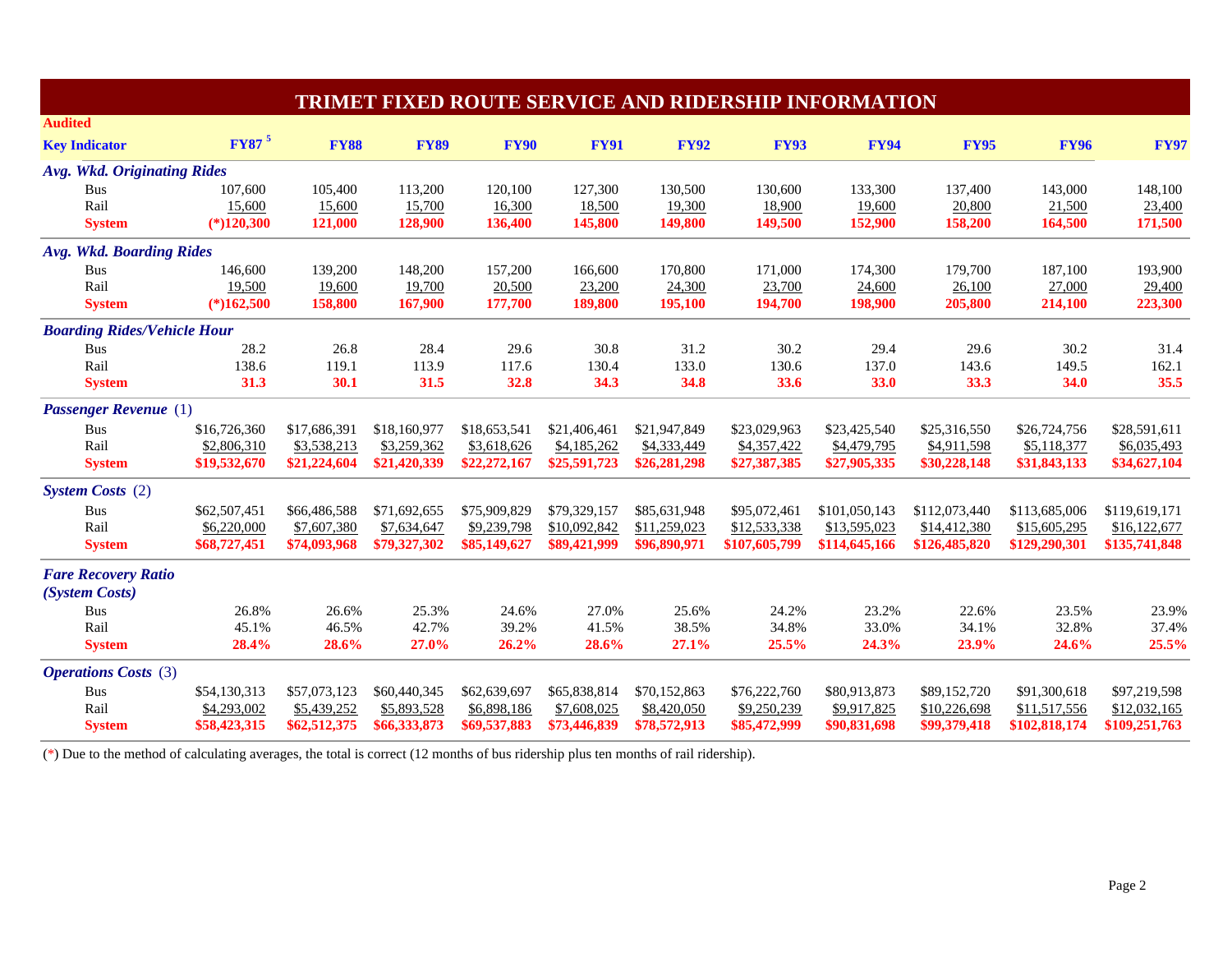| <b>TRIMET FIXED ROUTE SERVICE AND RIDERSHIP INFORMATION</b> |                   |             |             |             |             |             |             |             |             |             |             |
|-------------------------------------------------------------|-------------------|-------------|-------------|-------------|-------------|-------------|-------------|-------------|-------------|-------------|-------------|
| <b>Audited</b>                                              |                   |             |             |             |             |             |             |             |             |             |             |
| <b>Key Indicator</b>                                        | FY87 <sup>5</sup> | <b>FY88</b> | <b>FY89</b> | <b>FY90</b> | <b>FY91</b> | <b>FY92</b> | <b>FY93</b> | <b>FY94</b> | <b>FY95</b> | <b>FY96</b> | <b>FY97</b> |
| <b>Fare Recovery Ratio</b>                                  |                   |             |             |             |             |             |             |             |             |             |             |
| <i>(Operations Costs)</i>                                   |                   |             |             |             |             |             |             |             |             |             |             |
| <b>Bus</b>                                                  | 30.9%             | 31.0%       | 30.0%       | 29.8%       | 32.5%       | 31.3%       | 30.2%       | 29.0%       | 28.4%       | 29.3%       | 29.4%       |
| Rail                                                        | 65.4%             | 65.0%       | 55.3%       | 52.5%       | 55.0%       | 51.5%       | 47.1%       | 45.2%       | 48.0%       | 44.4%       | 50.2%       |
| <b>System</b>                                               | 33.4%             | 34.0%       | 32.3%       | 32.0%       | 34.8%       | 33.4%       | 32.0%       | 30.7%       | 30.4%       | 31.0%       | 31.7%       |
| <b>Operating Cost/Vehicle Hour</b>                          |                   |             |             |             |             |             |             |             |             |             |             |
| <b>Bus</b>                                                  | \$36.41           | \$38.30     | \$40.59     | \$41.40     | \$42.61     | \$44.27     | \$46.45     | \$46.66     | \$50.13     | \$50.13     | \$53.44     |
| Rail                                                        | \$100.69          | \$98.17     | \$105.53    | \$120.72    | \$133.39    | \$143.79    | \$156.58    | \$167.78    | \$172.55    | \$193.43    | \$201.38    |
| <b>System</b>                                               | \$38.21           | \$40.45     | \$42.94     | \$44.29     | \$45.84     | \$47.82     | \$50.27     | \$50.65     | \$54.07     | \$54.67     | \$58.14     |
| <b>Operating Cost/Boarding Ride</b>                         |                   |             |             |             |             |             |             |             |             |             |             |
| <b>Bus</b>                                                  | \$1.29            | \$1.43      | \$1.43      | \$1.40      | \$1.38      | \$1.42      | \$1.54      | \$1.59      | \$1.69      | \$1.66      | \$1.70      |
| Rail                                                        | \$0.73            | \$0.82      | \$0.93      | \$1.03      | \$1.02      | \$1.08      | \$1.20      | \$1.22      | \$1.20      | \$1.29      | \$1.24      |
| <b>System</b>                                               | \$1.22            | \$1.34      | \$1.36      | \$1.35      | \$1.33      | \$1.37      | \$1.49      | \$1.54      | \$1.62      | \$1.61      | \$1.64      |
| <b>Passenger Rev./Boarding Ride</b>                         |                   |             |             |             |             |             |             |             |             |             |             |
| <b>Bus</b>                                                  | \$0.40            | \$0.44      | \$0.43      | \$0.42      | \$0.45      | \$0.44      | \$0.47      | \$0.46      | \$0.48      | \$0.49      | \$0.50      |
| Rail                                                        | \$0.47            | \$0.54      | \$0.51      | \$0.54      | \$0.56      | \$0.56      | \$0.56      | \$0.55      | \$0.58      | \$0.57      | \$0.62      |
| <b>System</b>                                               | \$0.41            | \$0.46      | \$0.44      | \$0.43      | \$0.47      | \$0.46      | \$0.48      | \$0.47      | \$0.49      | \$0.50      | \$0.52      |
| <b>Subsidy/Boarding Ride</b> (4)                            |                   |             |             |             |             |             |             |             |             |             |             |
| <b>Bus</b>                                                  | \$0.89            | \$0.99      | \$1.00      | \$0.98      | \$0.93      | \$0.98      | \$1.08      | \$1.13      | \$1.21      | \$1.17      | \$1.20      |
| Rail                                                        | \$0.25            | \$0.29      | \$0.41      | \$0.49      | \$0.46      | \$0.52      | \$0.63      | \$0.67      | \$0.62      | \$0.72      | \$0.62      |
| <b>System</b>                                               | \$0.81            | \$0.89      | \$0.92      | \$0.92      | \$0.87      | \$0.91      | \$1.02      | \$1.06      | \$1.13      | \$1.11      | \$1.12      |
| <b>Average Vehicle Speed</b>                                |                   |             |             |             |             |             |             |             |             |             |             |
| <b>Bus</b>                                                  | 16.4              | 16.3        | 16.3        | 16.3        | 16.1        | 16.0        | 15.9        | 16.0        | 15.8        | 15.8        | 15.8        |
| Rail                                                        | 19.1              | 19.0        | 19.1        | 19.4        | 19.4        | 19.2        | 19.3        | 19.3        | 19.0        | 18.4        | 18.8        |

## *Notes an d Defi nition of Terms:*

1) Passenger Revenue = Cash, ticket, and pass fares. Does not include fares from SNT.

2) System Costs = Operations cost plus general administrative costs shared by both bus and rail(i.e. finance, planning, scheduling, etc.).

Does not include SNT program costs, Westside maintenance training programs, or Vintage Trolley costs.

3) Operations Costs = Transportation costs + maintenance costs (all related staff and materials). No general administrative, SNT, LRT Projects, & Vintage Trolley costs included.

4) Subsidy per Boarding Ride - The difference between the passenger revenue per ride and the operating cost per ride. This represents the portion of the cost of each ride that must be subsidized(primarily by taxes).

5) FY87 - figures are based on 12 months of bus and 10 months of rail operation.

6) All financial information are based on audited statement.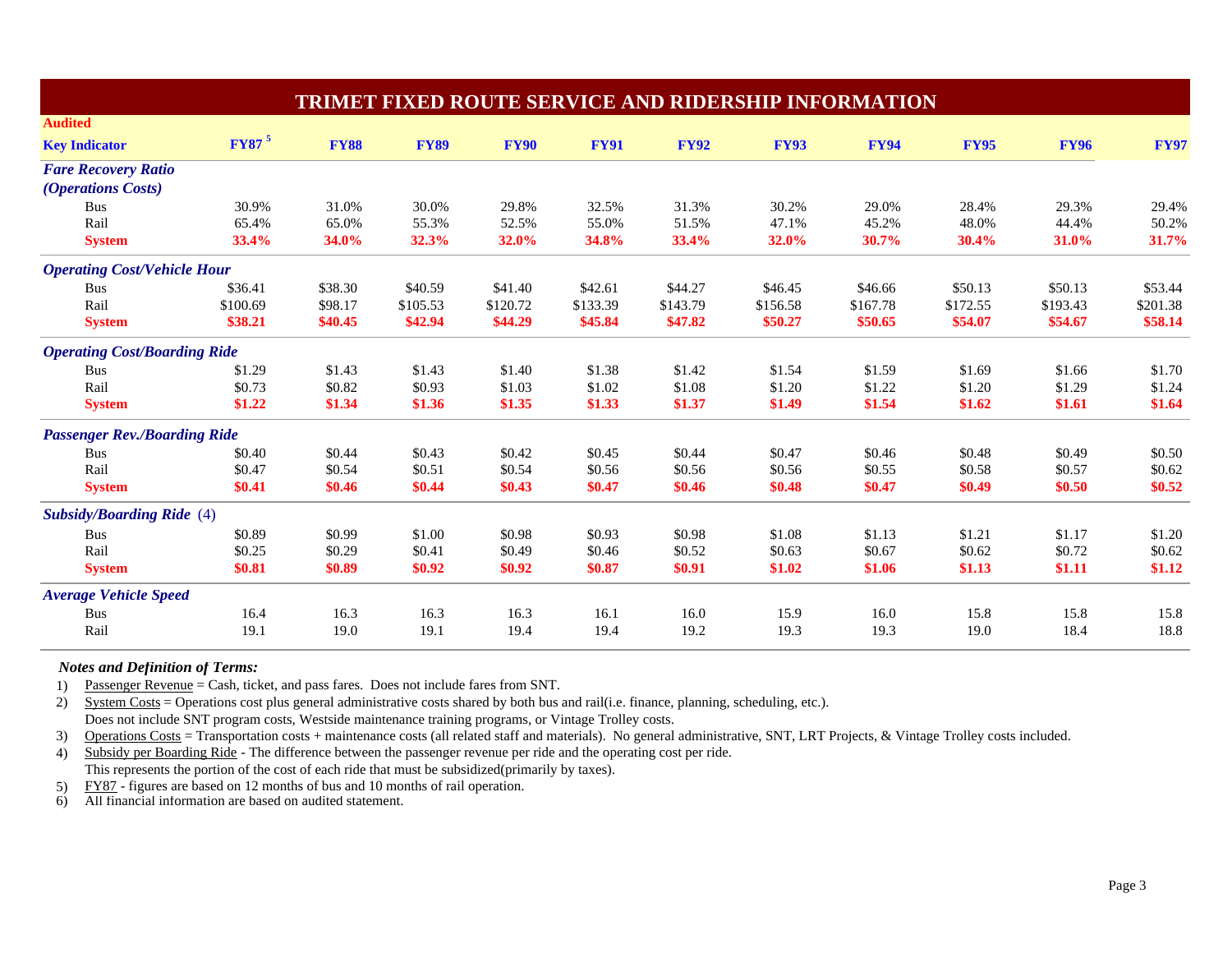| <b>TRIMET FIXED ROUTE SERVICE AND RIDERSHIP INFORMATION</b> |             |             |             |             |             |             |             |             |             |
|-------------------------------------------------------------|-------------|-------------|-------------|-------------|-------------|-------------|-------------|-------------|-------------|
| <b>Audited</b>                                              |             |             |             |             |             |             |             |             |             |
| <b>Key Indicator</b>                                        | <b>FY98</b> | <b>FY99</b> | <b>FY00</b> | <b>FY01</b> | <b>FY02</b> | <b>FY03</b> | <b>FY04</b> | <b>FY05</b> | <b>FY06</b> |
| <b>Vehicle Hours</b>                                        |             |             |             |             |             |             |             |             |             |
| <b>Bus</b>                                                  | 1,869,324   | 1,938,048   | 2,009,148   | 2,032,944   | 2,048,484   | 2,049,156   | 2,047,932   | 2,033,544   | 1,953,420   |
| Rail (Train)                                                | 66,708      | 130,236     | 143,100     | 144,672     | 183,648     | 192,516     | 201,240     | 245,256     | 238,704     |
| <b>System</b>                                               | 1,936,032   | 2,068,284   | 2,152,248   | 2,177,616   | 2,232,132   | 2,241,672   | 2,249,172   | 2,278,800   | 2,192,124   |
| <b>Revenue Hours</b>                                        |             |             |             |             |             |             |             |             |             |
| <b>Bus</b>                                                  | 1,365,948   | 1,400,112   | 1,443,948   | 1,467,660   | 1,497,564   | 1,515,648   | 1,527,228   | 1,516,296   | 1,458,564   |
| Rail (Train)                                                | 52,248      | 109,932     | 121,476     | 123,192     | 152,724     | 161,508     | 171,264     | 204,324     | 194,616     |
| <b>System</b>                                               | 1,418,196   | 1,510,044   | 1,565,424   | 1,590,852   | 1,650,288   | 1,677,156   | 1,698,492   | 1,720,620   | 1,653,180   |
| <b>Vehicle Miles</b>                                        |             |             |             |             |             |             |             |             |             |
| <b>Bus</b>                                                  | 25,148,160  | 25,705,092  | 26,671,308  | 26,741,844  | 27,306,636  | 27,571,152  | 27,487,428  | 27,408,948  | 26,336,856  |
| Rail (Train)                                                | 964,440     | 2,237,688   | 2,558,112   | 2,590,668   | 3,171,780   | 3,271,824   | 3,497,868   | 4,035,924   | 3,825,588   |
| <b>System</b>                                               | 26,112,600  | 27,942,780  | 29,229,420  | 29,332,512  | 30,478,416  | 30,842,976  | 30,985,296  | 31,444,872  | 30,162,444  |
| <b>Revenue Miles</b>                                        |             |             |             |             |             |             |             |             |             |
| <b>Bus</b>                                                  | 21,375,936  | 22,119,232  | 22,950,661  | 23,011,357  | 23,497,360  | 23,890,403  | 24,114,721  | 24,023,943  | 23,047,383  |
| Rail (Train)                                                | 954,506     | 2,214,640   | 2,531,763   | 2,563,984   | 3,139,111   | 3,251,866   | 3,434,207   | 3,960,856   | 3,782,741   |
| <b>System</b>                                               | 22,330,442  | 24,333,871  | 25,482,424  | 25,575,341  | 26,636,471  | 27,142,269  | 27,548,927  | 27,984,799  | 26,830,124  |
| <b>Passenger Miles</b>                                      |             |             |             |             |             |             |             |             |             |
| <b>Bus</b>                                                  | 222,078,840 | 221,555,820 | 227,672,880 | 237,510,204 | 239,561,352 | 223,993,224 | 232,925,328 | 230,061,600 | 236,736,000 |
| Rail                                                        | 56,647,320  | 100,859,280 | 119,585,640 | 125,877,480 | 144,919,080 | 142,094,976 | 158,275,716 | 172,368,000 | 169,553,280 |
| <b>System</b>                                               | 278,726,160 | 322,415,100 | 347,258,520 | 363,387,684 | 384,480,432 | 366,088,200 | 391,201,044 | 402,429,600 | 406,289,280 |
| <b>Originating Rides</b>                                    |             |             |             |             |             |             |             |             |             |
| <b>Bus</b>                                                  | 44,724,000  | 44,798,400  | 45,956,400  | 47,905,200  | 48,148,800  | 47,790,000  | 48,394,800  | 48,373,200  | 47,732,400  |
| Rail                                                        | 8,376,000   | 14,848,800  | 17,652,000  | 18,579,600  | 21,218,400  | 21,801,600  | 22,890,000  | 26,641,200  | 27,214,800  |
| <b>System</b>                                               | 53,100,000  | 59,647,200  | 63,608,400  | 66,484,800  | 69,367,200  | 69,591,600  | 71,284,800  | 75,014,400  | 74,947,200  |
| <b>Boarding Rides</b>                                       |             |             |             |             |             |             |             |             |             |
| <b>Bus</b>                                                  | 58,596,000  | 58,458,000  | 60,072,000  | 62,667,600  | 63,208,800  | 62,743,200  | 63,640,800  | 63,906,000  | 63,129,600  |
| Rail                                                        | 10,356,000  | 17,851,200  | 21,165,600  | 22,279,200  | 25,424,400  | 26,120,400  | 27,430,800  | 31,920,000  | 32,606,400  |
| <b>System</b>                                               | 68,952,000  | 76,309,200  | 81,237,600  | 84,946,800  | 88,633,200  | 88,863,600  | 91,071,600  | 95,826,000  | 95,736,000  |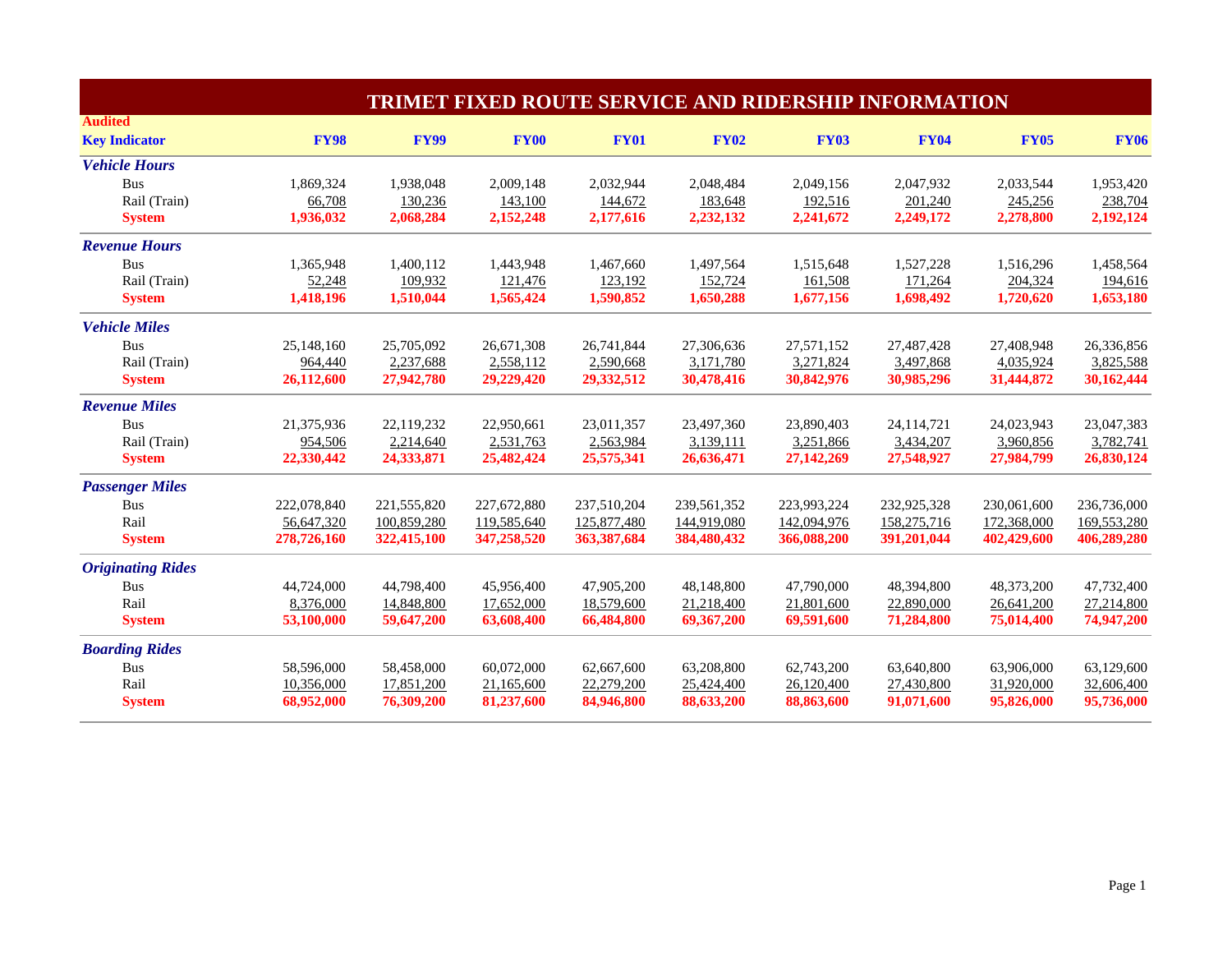| <b>TRIMET FIXED ROUTE SERVICE AND RIDERSHIP INFORMATION</b> |               |               |               |               |               |               |               |               |               |
|-------------------------------------------------------------|---------------|---------------|---------------|---------------|---------------|---------------|---------------|---------------|---------------|
| <b>Audited</b>                                              |               |               |               |               |               |               |               |               |               |
| <b>Key Indicator</b>                                        | <b>FY98</b>   | <b>FY99</b>   | <b>FY00</b>   | <b>FY01</b>   | <b>FY02</b>   | <b>FY03</b>   | <b>FY04</b>   | <b>FY05</b>   | <b>FY06</b>   |
| <b>Avg. Wkd. Originating Rides</b>                          |               |               |               |               |               |               |               |               |               |
| <b>Bus</b>                                                  | 152,400       | 151,900       | 153,600       | 159,900       | 160,100       | 157,900       | 159,000       | 159,000       | 157,600       |
| Rail                                                        | 25,000        | 45,000        | 53,800        | 57,700        | 64,500        | 65,800        | 69,300        | 80,200        | 82,500        |
| <b>System</b>                                               | 177,400       | 196,900       | 207,400       | 217,600       | 224,600       | 223,700       | 228,300       | 239,200       | 240,100       |
| Avg. Wkd. Boarding Rides                                    |               |               |               |               |               |               |               |               |               |
| Bus                                                         | 199,600       | 198,100       | 200,200       | 208,700       | 209,400       | 206,600       | 208,400       | 209,200       | 207,400       |
| Rail                                                        | 31,400        | 54,600        | 65,100        | 69,800        | 78,000        | 79,600        | 83,800        | 97,000        | 99,800        |
| <b>System</b>                                               | 231,000       | 252,700       | 265,300       | 278,500       | 287,400       | 286,200       | 292,200       | 306,200       | 307,200       |
| <b>Boarding Rides/Vehicle Hour</b>                          |               |               |               |               |               |               |               |               |               |
| <b>Bus</b>                                                  | 31.3          | 30.2          | 29.9          | 30.8          | 30.9          | 30.6          | 31.1          | 31.4          | 32.3          |
| Rail                                                        | 155.2         | 137.1         | 147.9         | 154.0         | 138.4         | 135.7         | 136.3         | 130.1         | 136.6         |
| <b>System</b>                                               | 35.6          | 36.9          | 37.7          | 39.0          | 39.7          | 39.6          | 40.5          | 42.1          | 43.7          |
| <b>Passenger Revenue</b> (1)                                |               |               |               |               |               |               |               |               |               |
| <b>Bus</b>                                                  | \$29,159,613  | \$29,569,132  | \$31,909,054  | \$35,562,919  | \$35,101,063  | \$33,958,045  | \$35,156,470  | \$35,490,842  | \$41,393,274  |
| Rail                                                        | \$6,359,022   | \$11,042,200  | \$13,998,317  | \$15,601,613  | \$17,527,140  | \$18,135,251  | \$19,822,219  | \$23,249,374  | \$26,149,540  |
| <b>System</b>                                               | \$35,518,635  | \$40,611,332  | \$45,907,371  | \$51,164,532  | \$52,628,203  | \$52,093,296  | \$54,978,689  | \$58,740,216  | \$67,542,814  |
| <b>System Costs</b> (2)                                     |               |               |               |               |               |               |               |               |               |
| <b>Bus</b>                                                  | \$133,560,632 | \$125,888,449 | \$142,516,600 | \$148,755,186 | \$156,871,889 | \$165,171,236 | \$173,769,030 | \$188,444,944 | \$197,597,326 |
| Rail                                                        | \$21,608,220  | \$39,482,378  | \$46,249,364  | \$48,615,228  | \$54,810,104  | \$57,387,685  | \$59,940,508  | \$71,501,151  | \$73,537,962  |
| <b>System</b>                                               | \$155,168,852 | \$165,370,827 | \$188,765,964 | \$197,370,414 | \$211,681,993 | \$222,558,921 | \$233,709,538 | \$259,946,095 | \$271,135,288 |
| <b>Fare Recovery Ratio</b>                                  |               |               |               |               |               |               |               |               |               |
| (System Costs)                                              |               |               |               |               |               |               |               |               |               |
| <b>Bus</b>                                                  | 21.8%         | 23.5%         | 22.4%         | 23.9%         | 22.4%         | 20.6%         | 20.2%         | 18.8%         | 20.9%         |
| Rail                                                        | 29.4%         | 28.0%         | 30.3%         | 32.1%         | 32.0%         | 31.6%         | 33.1%         | 32.5%         | 35.6%         |
| <b>System</b>                                               | 22.9%         | 24.6%         | 24.3%         | 25.9%         | 24.9%         | 23.4%         | 23.5%         | 22.6%         | 24.9%         |
| <b>Operations Costs</b> (3)                                 |               |               |               |               |               |               |               |               |               |
| <b>Bus</b>                                                  | \$99,243,759  | \$103,330,407 | \$117,315,569 | \$122,335,119 | \$128,672,116 | \$135,040,219 | \$141,306,763 | \$155,655,461 | \$162,693,203 |
| Rail                                                        | \$14,868,371  | \$28,067,035  | \$32,670,517  | \$34,384,453  | \$38,301,363  | \$39,788,407  | \$40,645,892  | \$49,303,590  | \$49,538,132  |
| <b>System</b>                                               | \$114,112,130 | \$131,397,442 | \$149,986,086 | \$156,719,572 | \$166,973,479 | \$174,828,626 | \$181,952,655 | \$204,959,051 | \$212,231,335 |